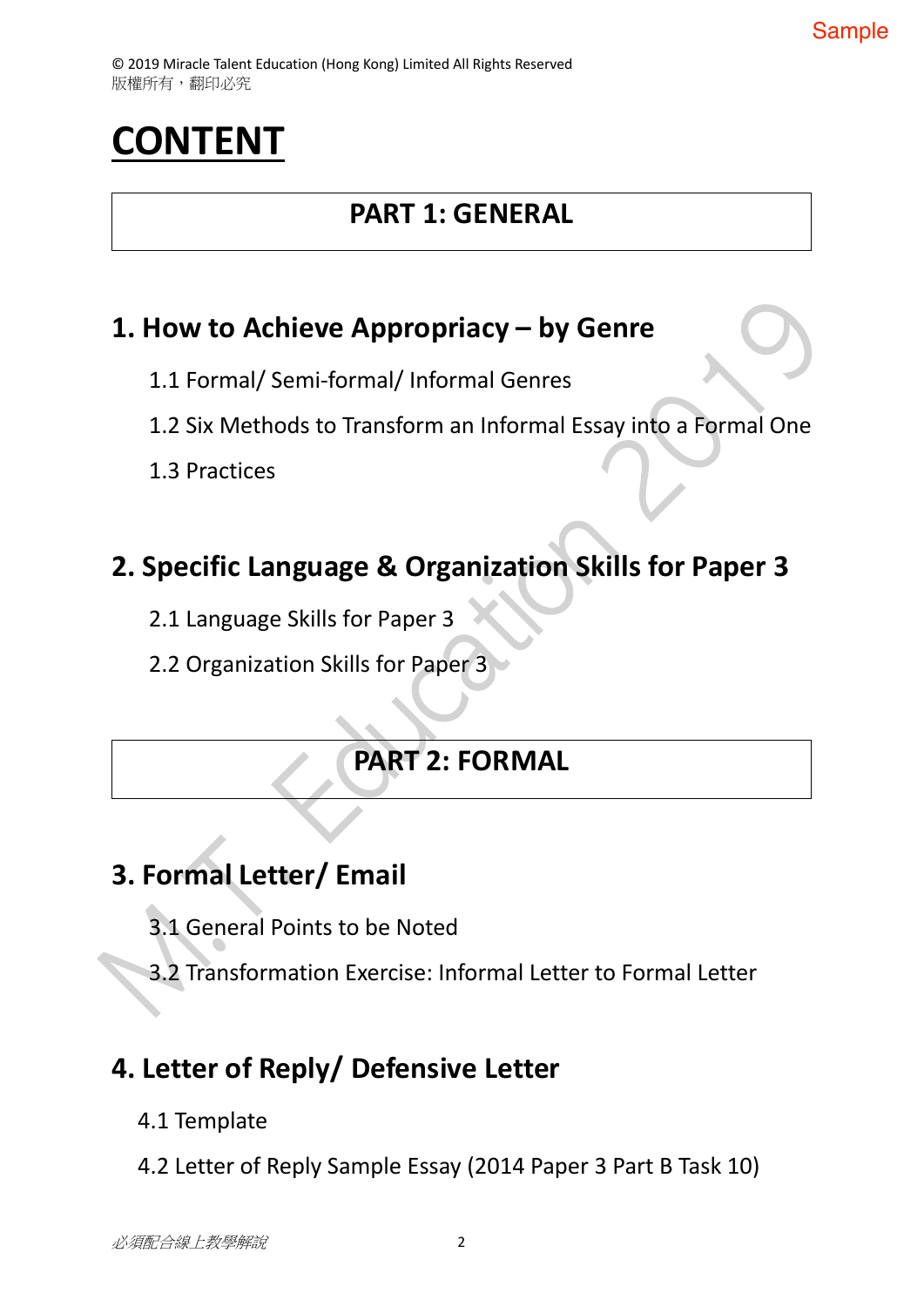- 4.3 Letter of Reply Sample Essay (2015 Paper 3 Part B Task 9)
- 4.4 Letter of Reply Sample Essay (2016 Paper 3 Part B Task 8)

## **5. Application Letter**

- 5.1 Application Letter Template
- 5.2 Application Letter Sample Essay (1)
- 5.3 Application Letter Sample Essay (2)

### **6. Report/ Summary**

- 6.1 General Reminders
- 6.2 Report Sample Essay (2016 Paper 3B Task 10)
- 6.3 Summary Sample Essay (2017 Paper 3B Task 8)

## **7. Letter of Complaint**

- 7.1 Complaint Letter: Introduction
- 7.2 Complaint Letter: Steps for each paragraph
- 7.3 Common Complaints (for 1-4)
- 7.4 Feelings (Step 5)
- 7.5 Optional steps to gain additional marks (Step 6-7)
- 7.6 Ending Templates
- 7.7 Complaint Letter Sample Essay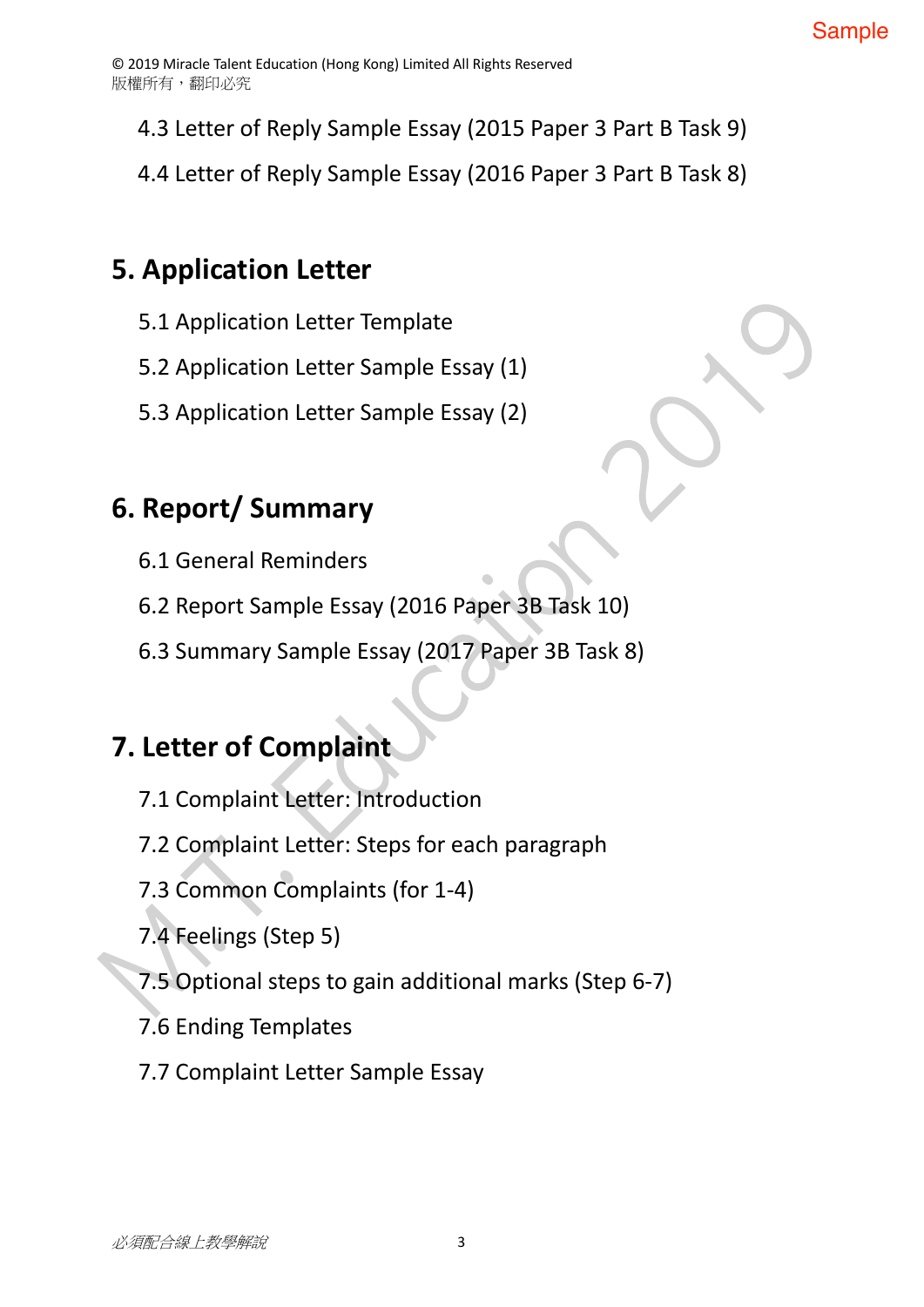### **PART 3: SEMI-FORMAL**

### **8. Speech/ Debate Speech**

- 8.1 Speech/ Debate Speech Template
- 8.2 Speech Sample Essay
- 8.3 Debate Speech Sample Essay

## **9. Feature Article/ Article**

- 9.1 Feature Article Template/ Skills
- 9.2 Feature Article Sample Essay (1)
- 9.3 Feature Article Sample Essay (2) (2016 Paper 3B Task 9)

# **PART 4: INFORMAL**

### **10. Personal Letter**

- 10.1 Personal Letter: Introduction Template
- 10.2 Personal Letter: Template for giving advice
- 10.3 Personal Letter: Increasing intimacy
- 10.4 Personal Letter: Ending Template
- 10.5 Personal Letter Sample Essay (1) (2018 DSE Paper 2 Q4)
- 10.6 Personal Letter Sample Essay (2)
- 10.7 Personal Letter Sample Essay (3)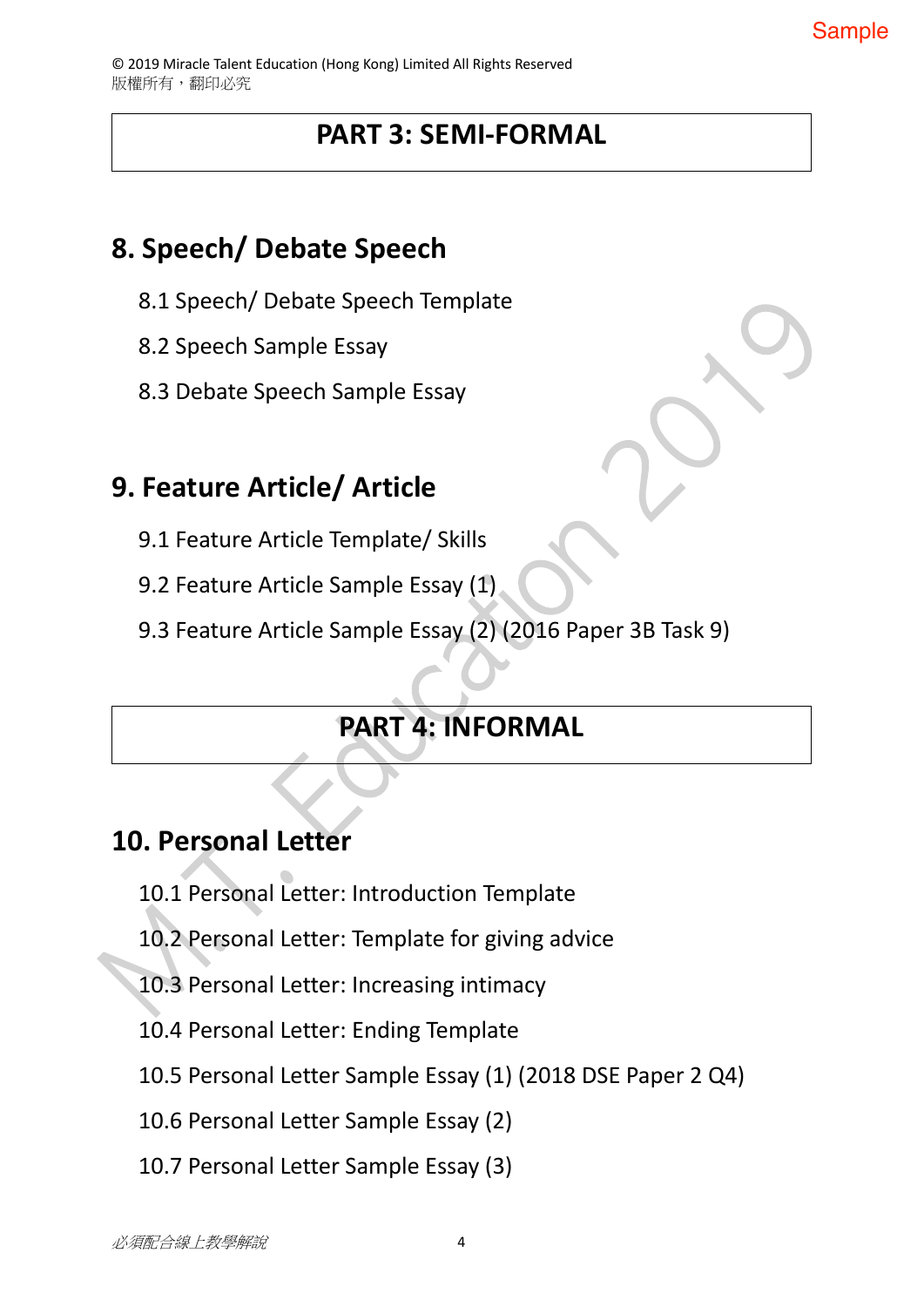# **1. How to Achieve Appropriacy – by**

# **Genre**

## **1.1 Formal/ Semi-formal/ Informal Genres**

| Formal                    | Semi-formal            | <b>Informal</b>        |
|---------------------------|------------------------|------------------------|
| Formal Letter/Email       | Speech                 | <b>Personal Letter</b> |
| Letter to the Editor/     | Debate Speech          | Story                  |
| Editorial                 |                        | (not recommended!)     |
| Defensive Letter          | <b>School Article</b>  |                        |
| <b>Application Letter</b> | Feature Article (more  |                        |
|                           | towards informal)      |                        |
| Letter of Complaint       | Information/<br>Advice |                        |
|                           | Webpage                |                        |
| Report/Summary            |                        |                        |
| Letter of Invitation      |                        |                        |

## **1.2 Six Methods to Transform an Informal Essay into a**

# **Formal One**

### **1. Normalization** ` **(Convert verbs to nouns)**

### *By adding -sion/ -tion/ -ation*

| <b>Verb</b> | <b>Noun</b> |
|-------------|-------------|
| Adapt       | Adaptation  |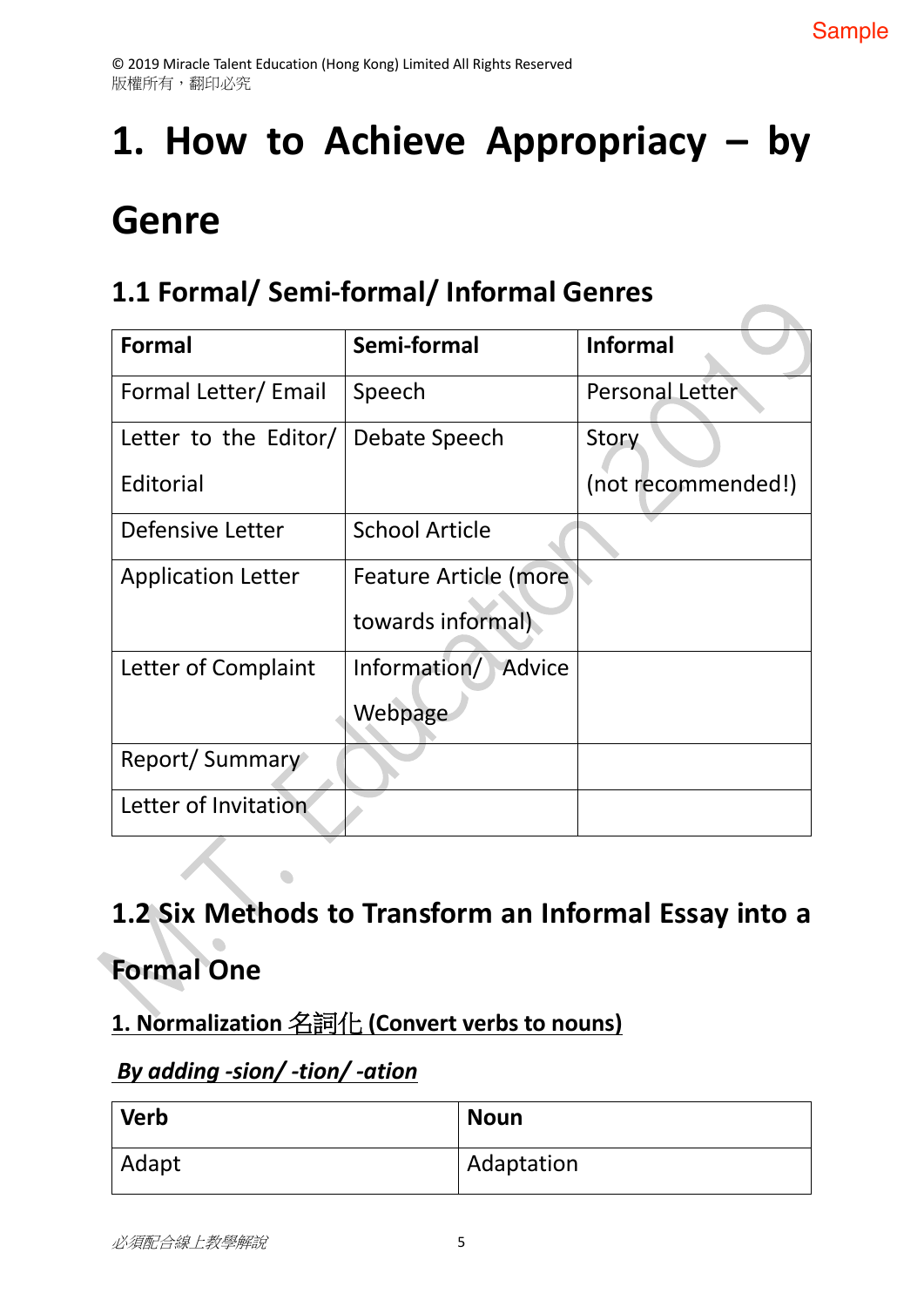| Organize               | Organization   |
|------------------------|----------------|
| Adopt                  | adoption       |
| Minimize               | Minimization   |
| Educate                | Education      |
| Migrate                | Migration      |
| Identify               | Identification |
| Implement              | Implementation |
|                        |                |
| <b>By adding -ment</b> |                |

### *By adding -ment*

| <b>Verb</b> | <b>Noun</b>   |
|-------------|---------------|
| Manage      | Management    |
| Establish   | Establishment |
| Enhance     | Enhancement   |
| Achieve     | Achievement   |
| Advance     | Advancement   |
|             |               |

*-ence/ -ance*

 $\bullet$ 

| <b>Verb</b> | <b>Noun</b> |
|-------------|-------------|
| Accept      | Acceptance  |
| Perform     | Performance |
| Tolerate    | Tolerance   |
| Emerge      | Emergence   |
| Exist       | Existence   |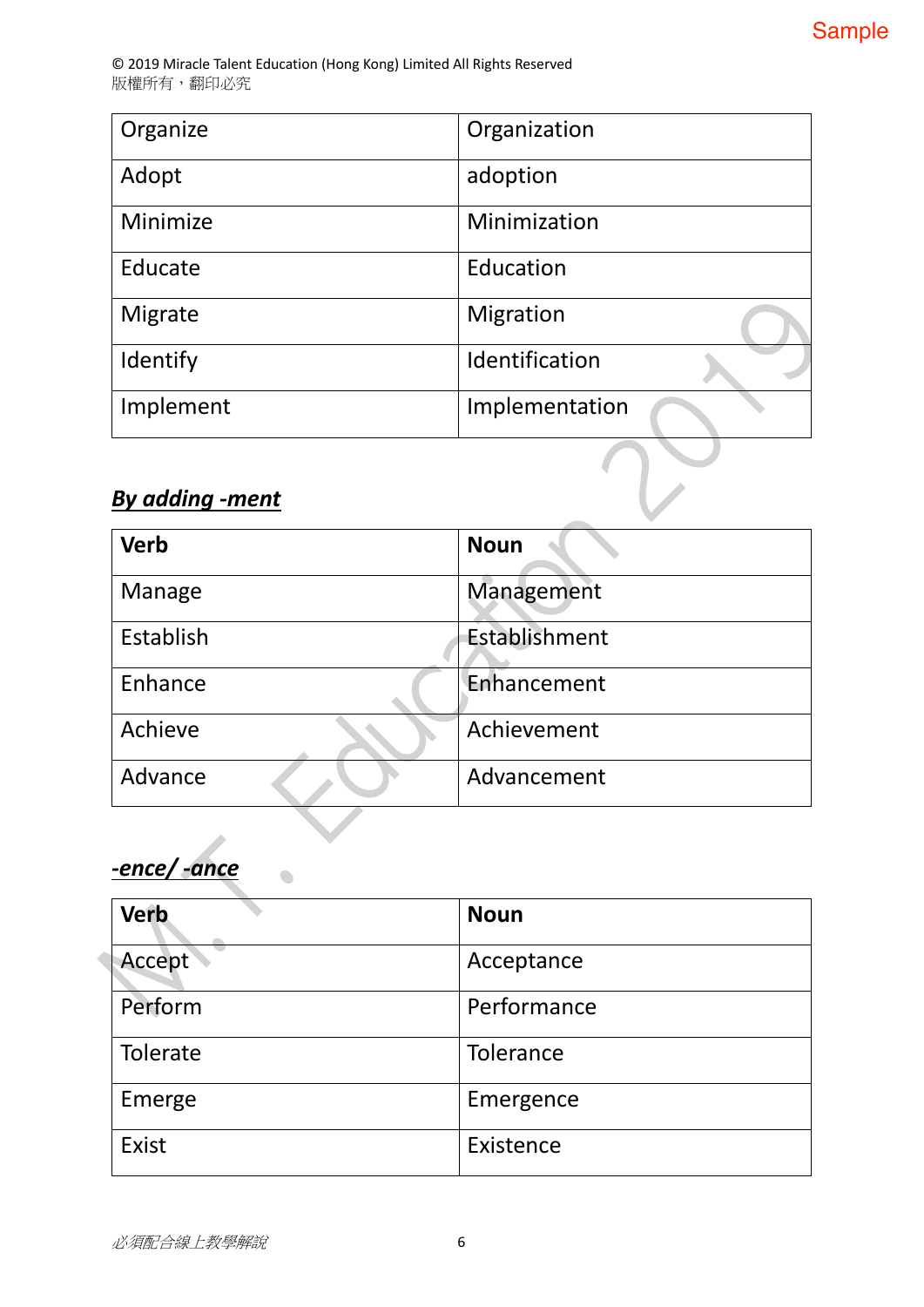E.g. We can **educate** students to **enhance** their learning results.

### $\rightarrow$  **Education** can lead to an **enhancement** in learning results.

E.g. Students studying abroad need to **adapt** to the new environment.

 $\rightarrow$  Adaptation is required for students studying abroad.

### *2. Avoid phrasal/ prepositional verbs*

| <b>INFORMAL</b>  | <b>FORMAL</b>    |
|------------------|------------------|
| Ask for          | Request          |
| Look into        | Investigate      |
| Look like        | Resemble         |
| Look at          | Examine          |
| Talk about       | <b>Discuss</b>   |
| Think about      | Ponder on        |
| Find out         | <b>Discover</b>  |
| Go away          | <b>Depart</b>    |
| Go on            | Continue         |
| Take away        | Remove           |
| Look back        | Review           |
| Say sorry        | Apologize        |
| Set up/ build up | <b>Establish</b> |
| Point out        | Indicate         |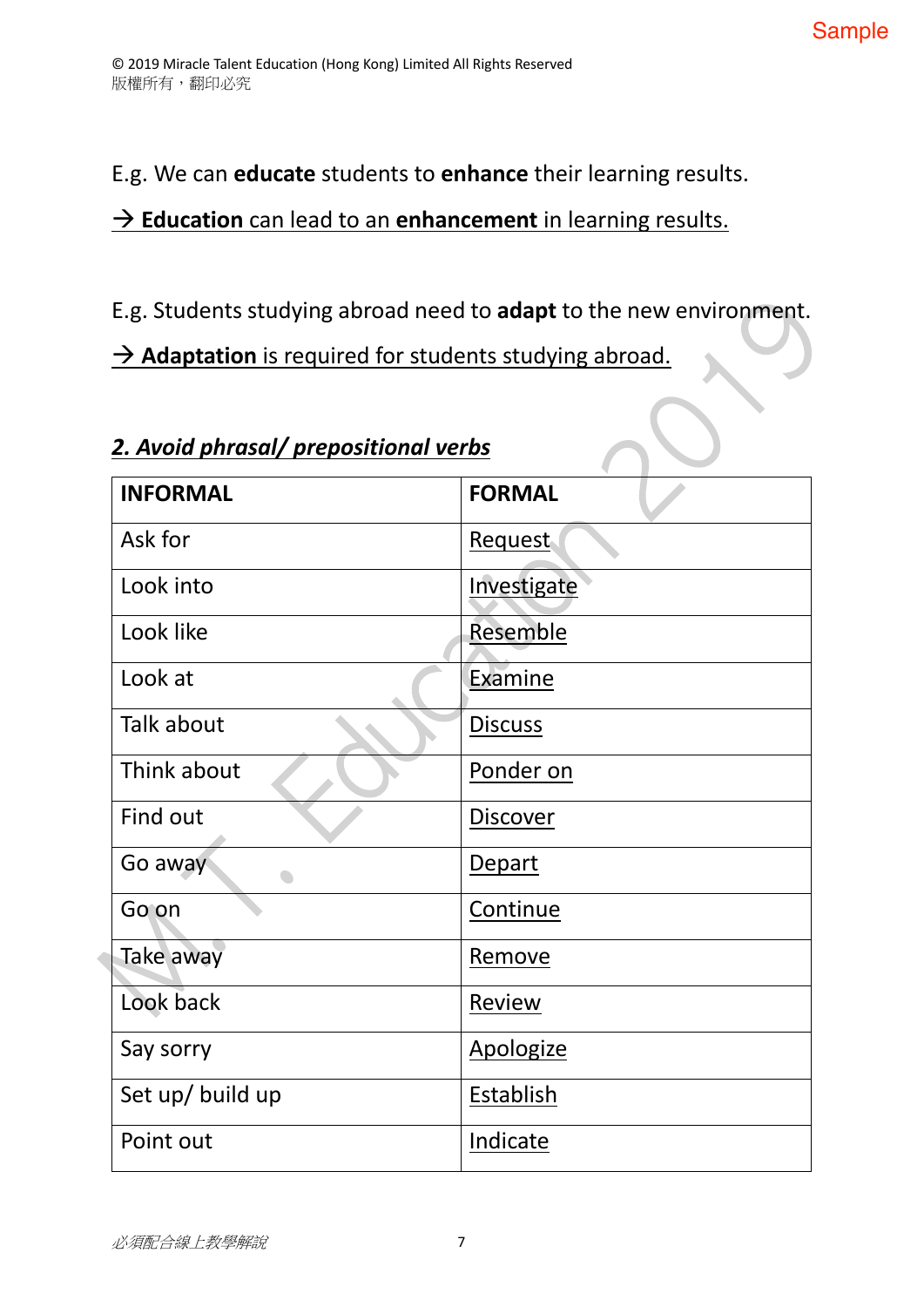| Need to      | Require         |
|--------------|-----------------|
| <b>Start</b> | Commence/launch |
| Go ahead     | Authorize       |
| Deal with    | Manage          |

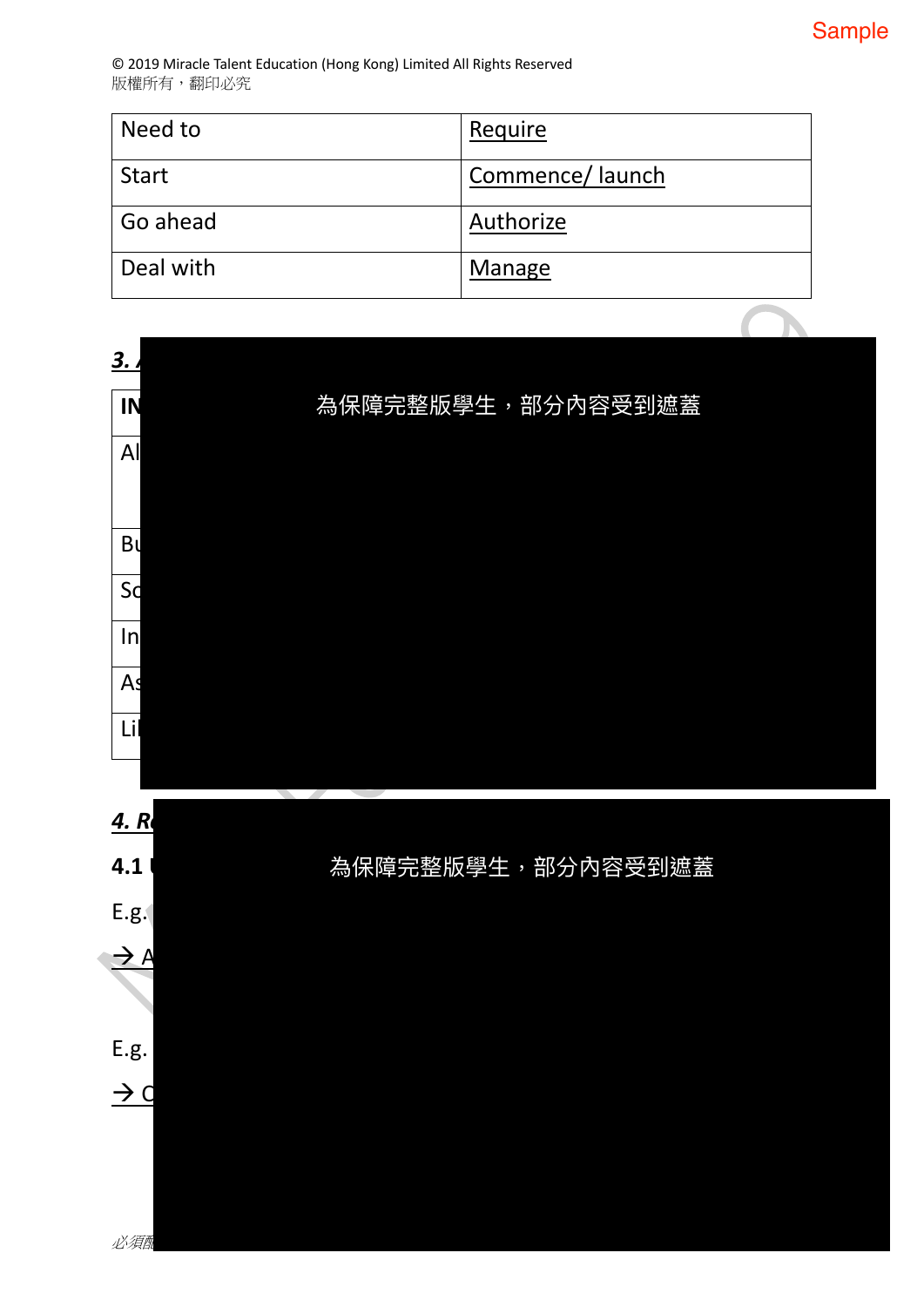# **2. Specific Language & Organization Skills (Paper 3)**

### **2.1 Language Skills for Paper 3**

### **1) Change in Part of Speech**

| Verb $\rightarrow$ Noun    | Amocatchi                             | concludes   The conclusion drawn by            |
|----------------------------|---------------------------------------|------------------------------------------------|
|                            |                                       | that the best advice for Amocatchi is that the |
|                            | is<br>to avoid<br><i>listeners</i>    | best advice for listeners                      |
|                            | confusion by reverting to             | is to avoid confusion by                       |
|                            | a neutral position.                   | reverting to a neutral                         |
|                            |                                       | position.                                      |
| Noun $\rightarrow$ Verb    | Mary has made several                 | Mary<br>has<br>suggested                       |
|                            | suggestions regarding several methods | to                                             |
|                            |                                       |                                                |
|                            | this issue.                           | tackle the issue.                              |
| $\rightarrow$<br>Adjective | Peter is successful in                | Peter is running his shop                      |
| Adverb                     | running his shop.                     | successfully.                                  |
| $\rightarrow$<br>Adverb    | Please<br>check<br>your               | Please be careful when                         |
| Adjective                  | answers carefully.                    | checking your answers.                         |
| Adjective<br>$\rightarrow$ | <b>Customers</b><br>are<br>angry      | <b>The</b><br>unsatisfactory                   |
| <b>Noun</b>                | about the unsatisfactory              | service<br>has<br>aroused                      |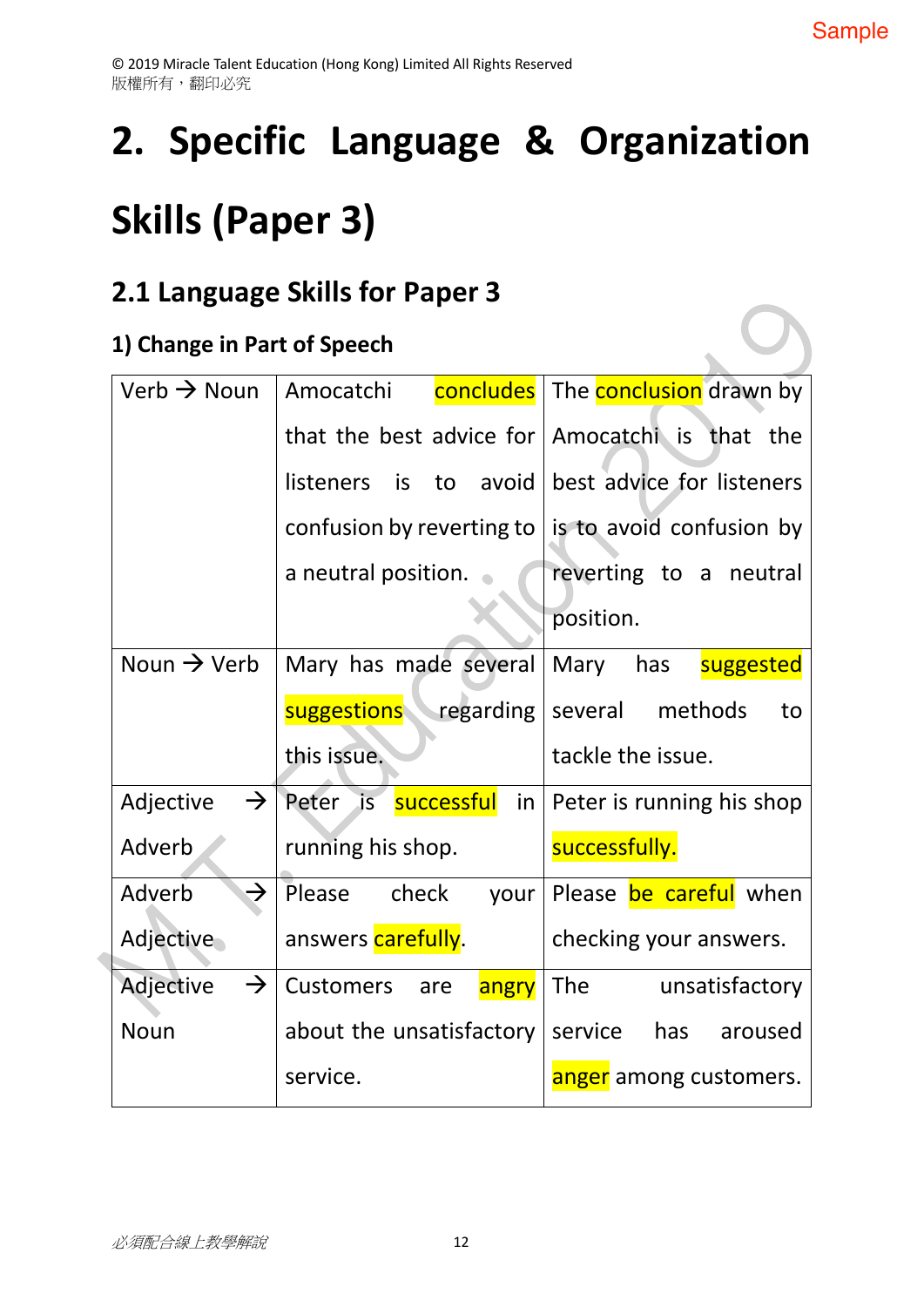| Verb<br>$\rightarrow$ |                                                                   | People who failed in the   People who faced failure   |
|-----------------------|-------------------------------------------------------------------|-------------------------------------------------------|
| Adjective             |                                                                   | past may <b>succeed</b> in the in the past may attain |
|                       | future.                                                           | success in the future.                                |
| Adjective             | $\rightarrow$ It was really frustrating It frustrates me that the |                                                       |
| Verb                  |                                                                   | that the staff wouldn't staff wouldn't take the       |
|                       | take the time to answer time to answer                            | my                                                    |
|                       | my questions.                                                     | questions.                                            |

### **2) Change in Passive/Active Voice**

| Active $\rightarrow$ Passive   Companies |                                    | can   More charity events can                                                    |
|------------------------------------------|------------------------------------|----------------------------------------------------------------------------------|
|                                          | organize more charity be organized | by                                                                               |
|                                          | events.                            | companies.                                                                       |
|                                          |                                    | Passive $\rightarrow$ Active   A lot of effort has been   Mary has made a lot of |
|                                          |                                    | made to achieve the effort to achieve the                                        |
|                                          | result.                            | result.                                                                          |

 $\sum$ 

# **3) Participle Phrase (function as adjectives)**

| V-ed | Many emigrants will   Plagued        | by                                          |
|------|--------------------------------------|---------------------------------------------|
|      | eventually return to   homesickness, | many                                        |
|      |                                      | their homeland as emigrants will eventually |
|      | they are plagued by return           | their<br>to to                              |
|      | homesickness.                        | homeland.                                   |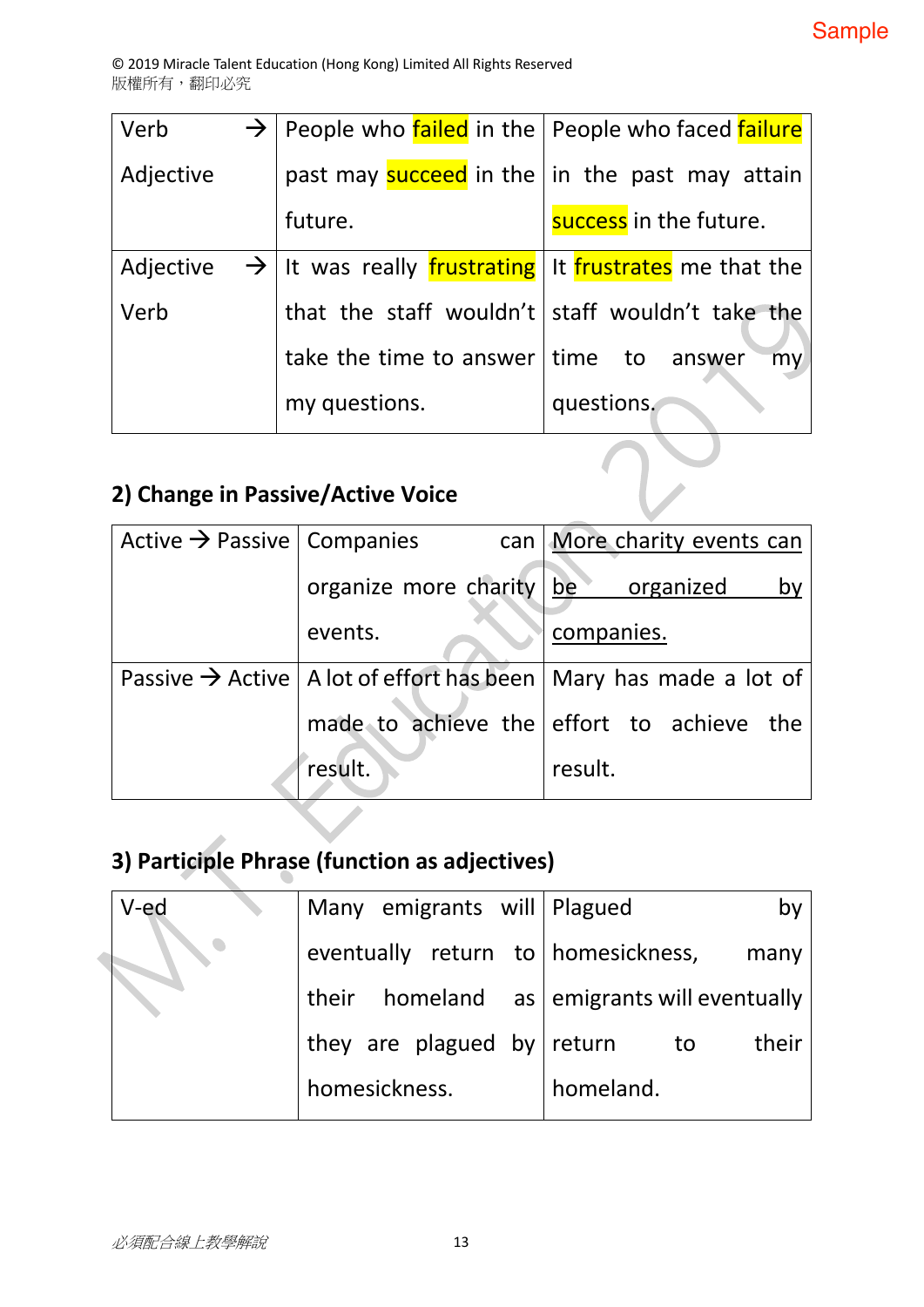### **2.2 Organization Skills for Paper 3**

- Unlike Paper 2, you will not have time for "fancy" topic sentence/ concluding sentence. However, please still try your best to include a topic sentence at the beginning of each paragraph.
- The use of subject/ title/ headings/ sub-headings is crucial in some genres, e.g. report/ summary/ article (the subject/ title alone may account for 1 point already)
	- o These will be covered in detail in later sessions
- Linkage between points is the key to score high in coherence:

| Simple linkage                          |                                                                        |  |  |
|-----------------------------------------|------------------------------------------------------------------------|--|--|
| And                                     |                                                                        |  |  |
| As well                                 | All full-time staff members will be trained to                         |  |  |
| handle valuable items properly as well. |                                                                        |  |  |
|                                         | Also (in the middle of   On top of that, we would also like to request |  |  |
| a sentence)                             | permission for displaying<br>the<br>your                               |  |  |
| On top of that                          | photographs of the plough in our new                                   |  |  |
|                                         | museum posters.                                                        |  |  |
|                                         |                                                                        |  |  |
|                                         | On top of these, we have launched the                                  |  |  |
|                                         | "Operation Gar" scheme, where we are                                   |  |  |
|                                         | voluntarily relocating gars to the Hong Kong                           |  |  |
|                                         | Ocean Park.                                                            |  |  |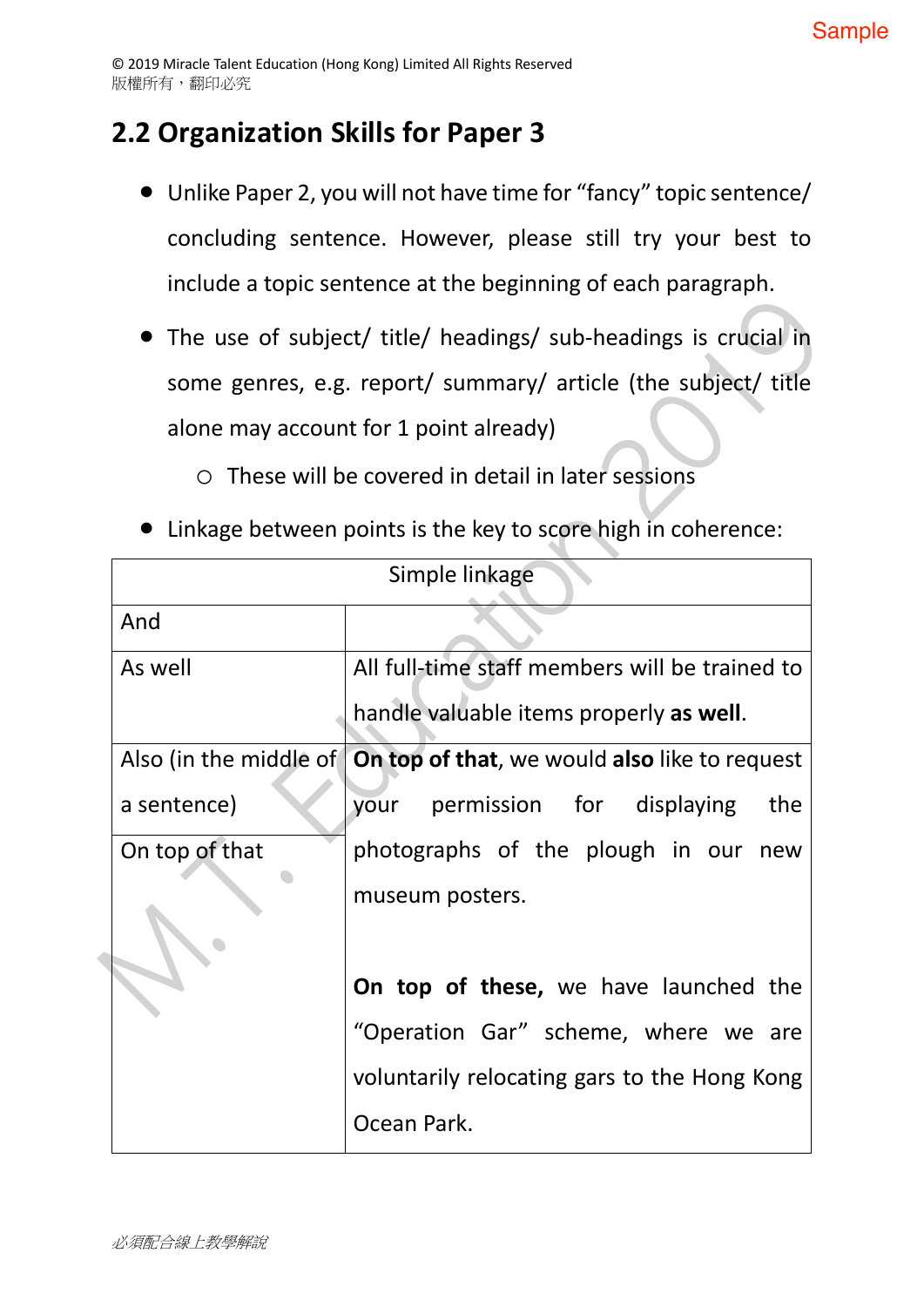# **3. Formal Letter/ Email**

### **3.1 General Points to be Noted**

,qmV8#^c 20

|               | <b>DO</b>                 | <b>DON'T</b>         |
|---------------|---------------------------|----------------------|
| Greeting      | Dear Sir/Madam,           | Hello,               |
|               | Dear Editor,              | How are you?         |
|               | Dear Ms. Tam,             | Dear Ms. Melody Tam, |
| Complementary | Yours sincerely, (you     | Best,                |
| Close         | know who your             | Love,                |
|               | recipient is)             | Best wishes,         |
|               | Yours faithfully, (you DO |                      |
|               | NOT know who your         |                      |
|               | recipient is)             |                      |
|               | Best regards, (a bit less |                      |
|               | formal but still          |                      |

為保障完整版學生,部分內容受到遮蓋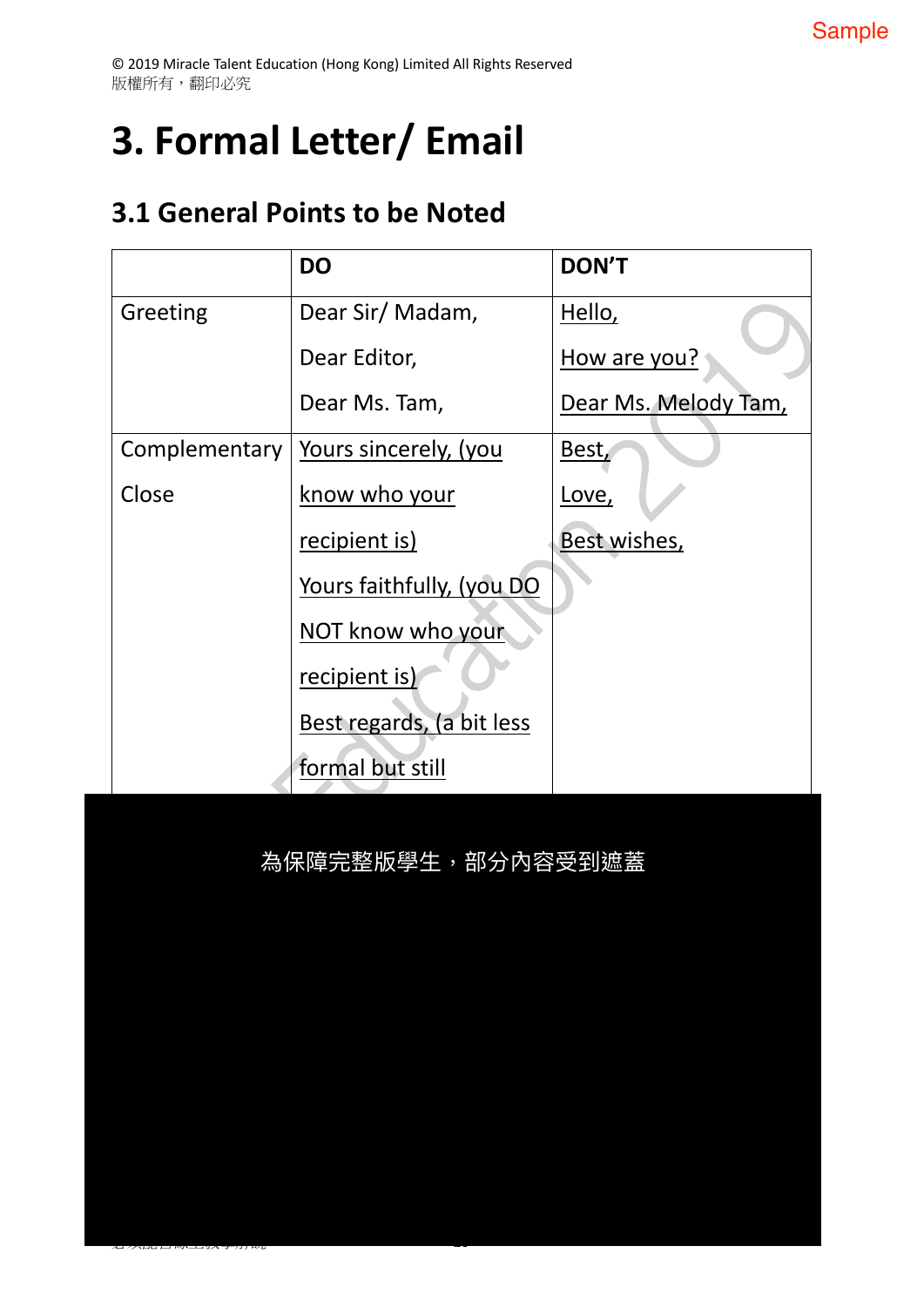# **3.2 Transformation Exercise: Informal Letter to Formal**

### **Letter**

#### **Informal letter**

#### Hi there,

We're writing to ask for some funding. It's for educating students about saying no to drugs. We're sorry for telling you about this late but we still hope you can listen to us.

Let's look at the situation right now as more and more students are getting addicted to drug. They aren't aware of the how bad taking drugs is, so when their friends ask them to try, they'll simply go ahead. *(Content continues……)*

In a nutshell, we should not underestimate the power of education. We hope you can adopt our suggestions. Just ask us anything if you have questions. Thank you and write back to us if you have time!

Best,

Chris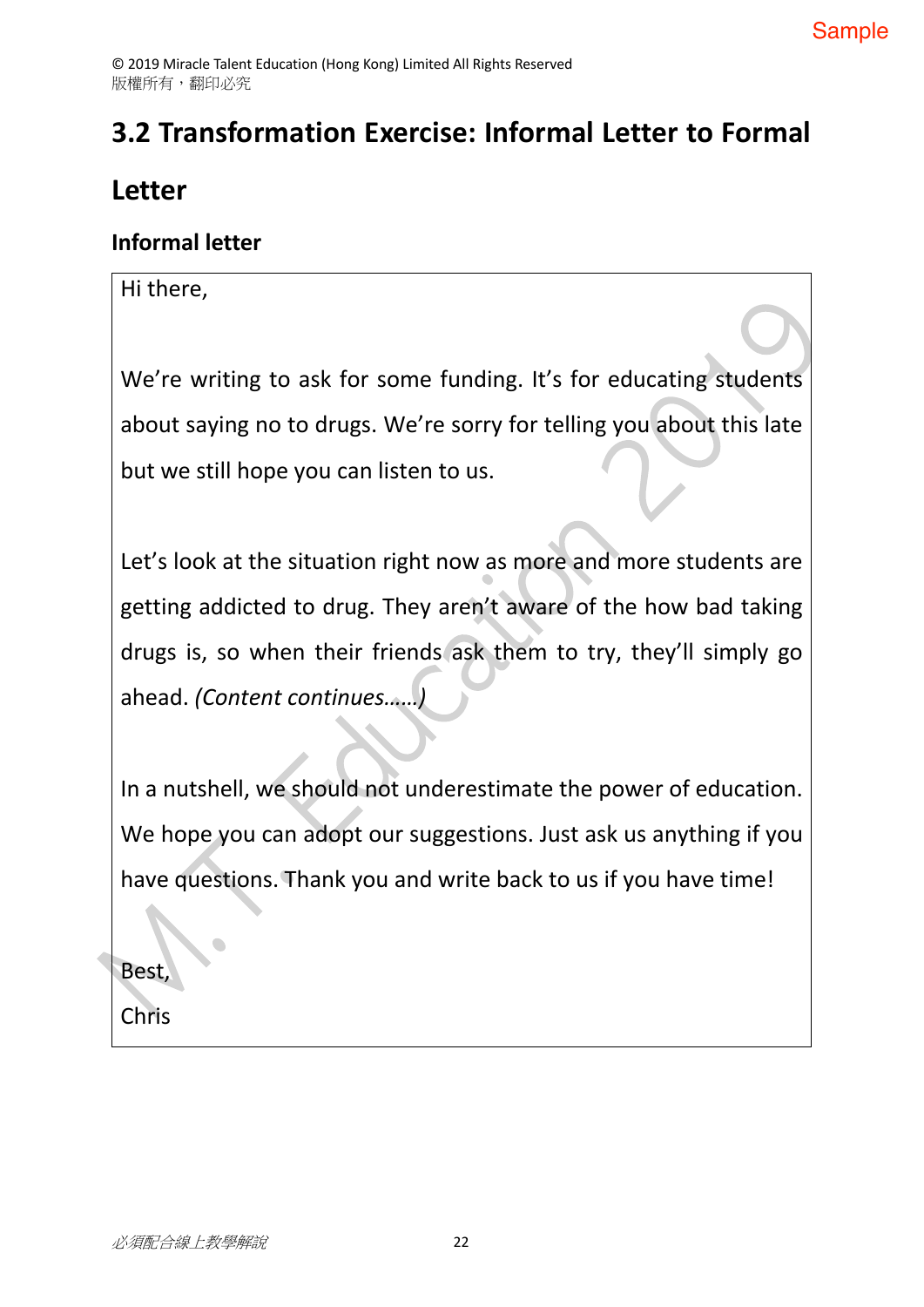# **8. Speech/ Debate Speech**

## **8.1 Speech/ Debate Speech Template**

| Introduction:       | Good morning respected judges, my honorable<br>1.               |
|---------------------|-----------------------------------------------------------------|
| Debate Speech       | opponents and members of the audience.                          |
|                     | It's an honor here to speak of my views on the<br>2.            |
|                     | motion about XXX.                                               |
|                     | Our team strongly agrees/ is strongly opposed<br>3.             |
|                     | to this motion.                                                 |
|                     | I'd like to outline the reasons now.<br>4.                      |
| Introduction:       | • Good morning ladies and gentlemen.                            |
| Ordinary            | Follow the normal "TAIPO?" steps.                               |
| Speech              | $\bullet$ MUST-HAVES:<br><b>Identity</b><br>(Self<br>Aim<br>$+$ |
|                     | Introduction) + Outline                                         |
| Increase            | I believe most of you still remember XXX                        |
| <b>Interactions</b> | I am sure every one of you does not bear to                     |

為保障完整版學生,部分內容受到遮蓋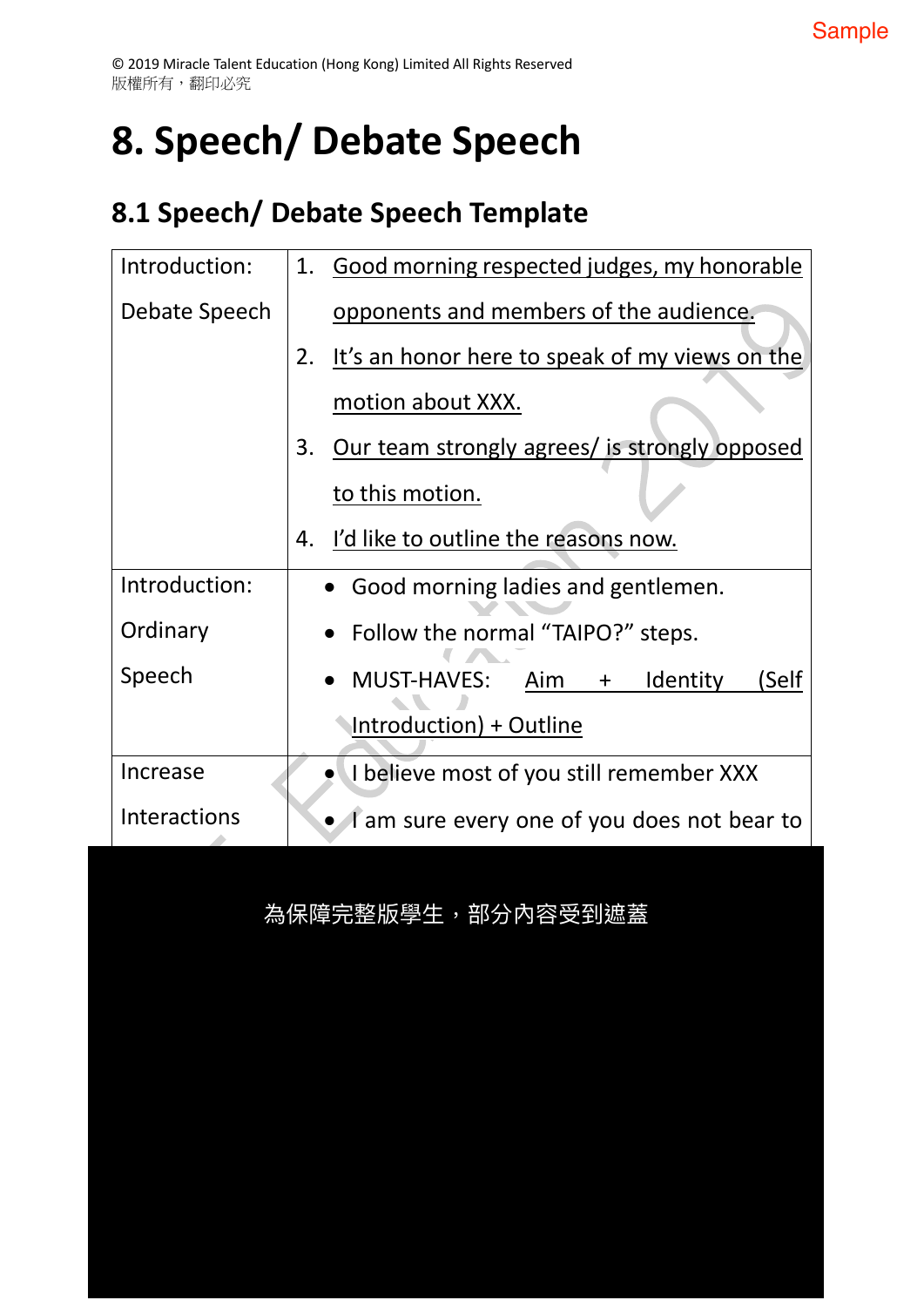## **8.2 Speech Sample Essay (1)**

### *Learning English through social issues*

*You have graduated from university and have become a careers counselor. You are giving a speech at the graduation ceremony at the school, and you have been asked to give a speech to graduating students about choosing jobs in the future. In your speech, discuss what factors students should consider when choosing a career, suggest a job they could choose in the future and explain what most other people in Hong Kong think about this job.*

Good morning Principal, professors and graduates. Before I begin my speech today, let me ask you graduates a question: what kind of jobs will you choose in the future? Well, I can see some bewildered faces in the audience and so I hope  $my$  speech today can inspire you all. Being the careers counselor from the Hong Kong Youth Association, it's my great honour to be offered an opportunity to give a speech at such a prestigious university - The University of Heung Shing. Today, I'd like to talk about why being a teacher is one of the best ways of contributing to society, though some people in society nowadays may look down on this job.

What pops up in mind when it comes to the factors of finding a job? [Question tag] **I [Increase interactions]** believe some of you [Increase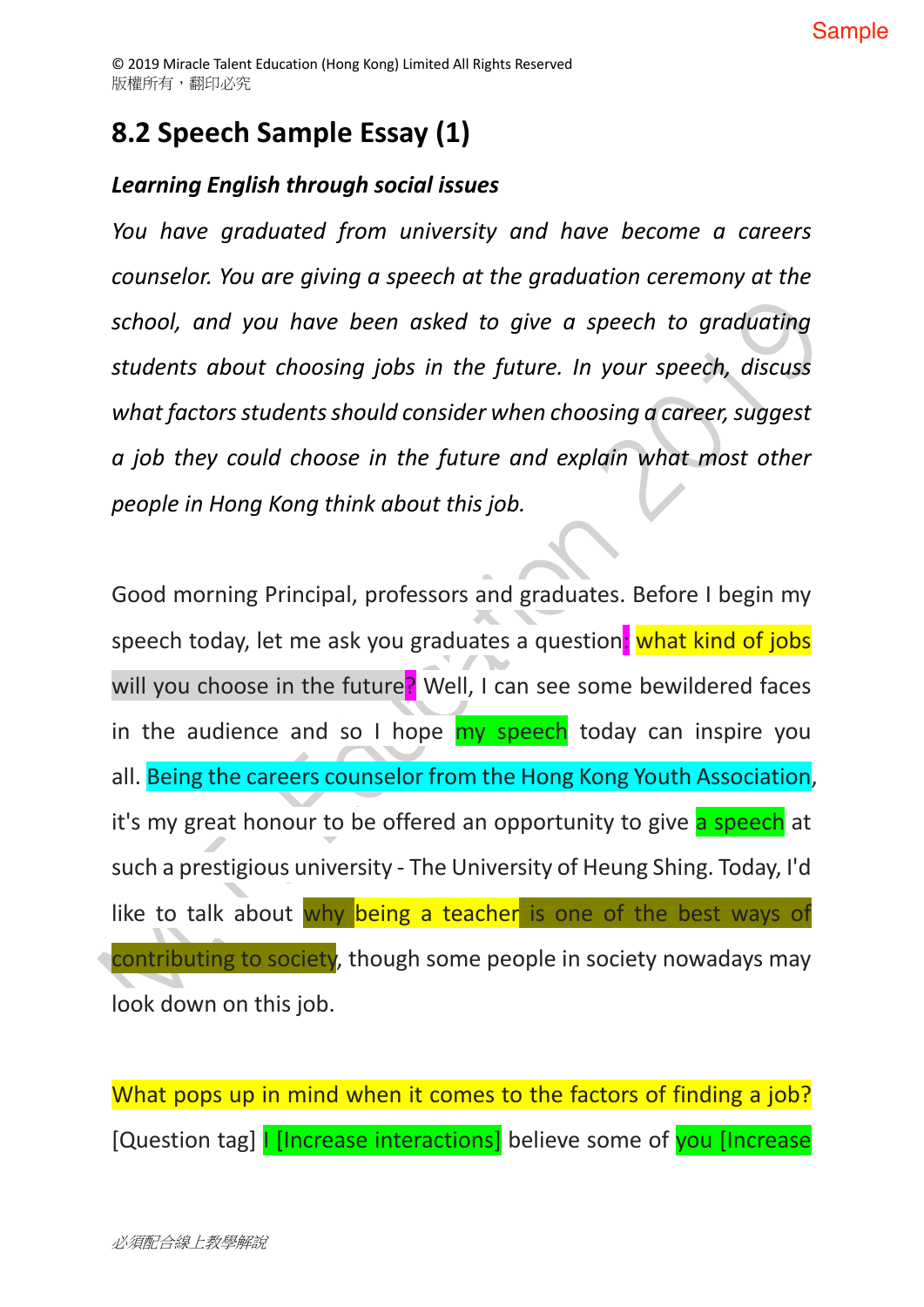interactions] will immediately think of monetary rewards and fame, imagining that you're [Increase interactions] the next top lawyer or doctor in society. However, of the multitude of factors of choosing a job, probably the most important one is the opportunity of contributing to society. Being a metropolis and the Asian financial hub, utilitarianism (功利主義) is prevalent in Hong Kong and many will consider money as the sole factor when they choose their jobs. I understand that money is indispensable (不可或缺的) in our lives, but just try to imagine [Increase interactions]: will you be mentally satisfied when one day you become a phenomenal entrepreneur earning buckets of money, yet giving nothing back to society? [Question tag] Being brought up in the Asian financial hub that attaches inordinate importance to material life, I know some of you [Increase interactions] may be still hesitating, but I'm sure most of you have participated in volunteering work before. Don't you recall the spiritual satisfaction that you gained when you lent a hand to others? [Question tag] The valuable feeling can never be replaced by soulless money, can it? [Question tag]

The concept of contributing to society is rather vague so many of you may ask [Increase interactions: what job should I choose then? [Question tag] It's virtually impossible (幾乎沒有可能) for me [Increase interactions to make a living if I become a full-time volunteer!

 $\bullet$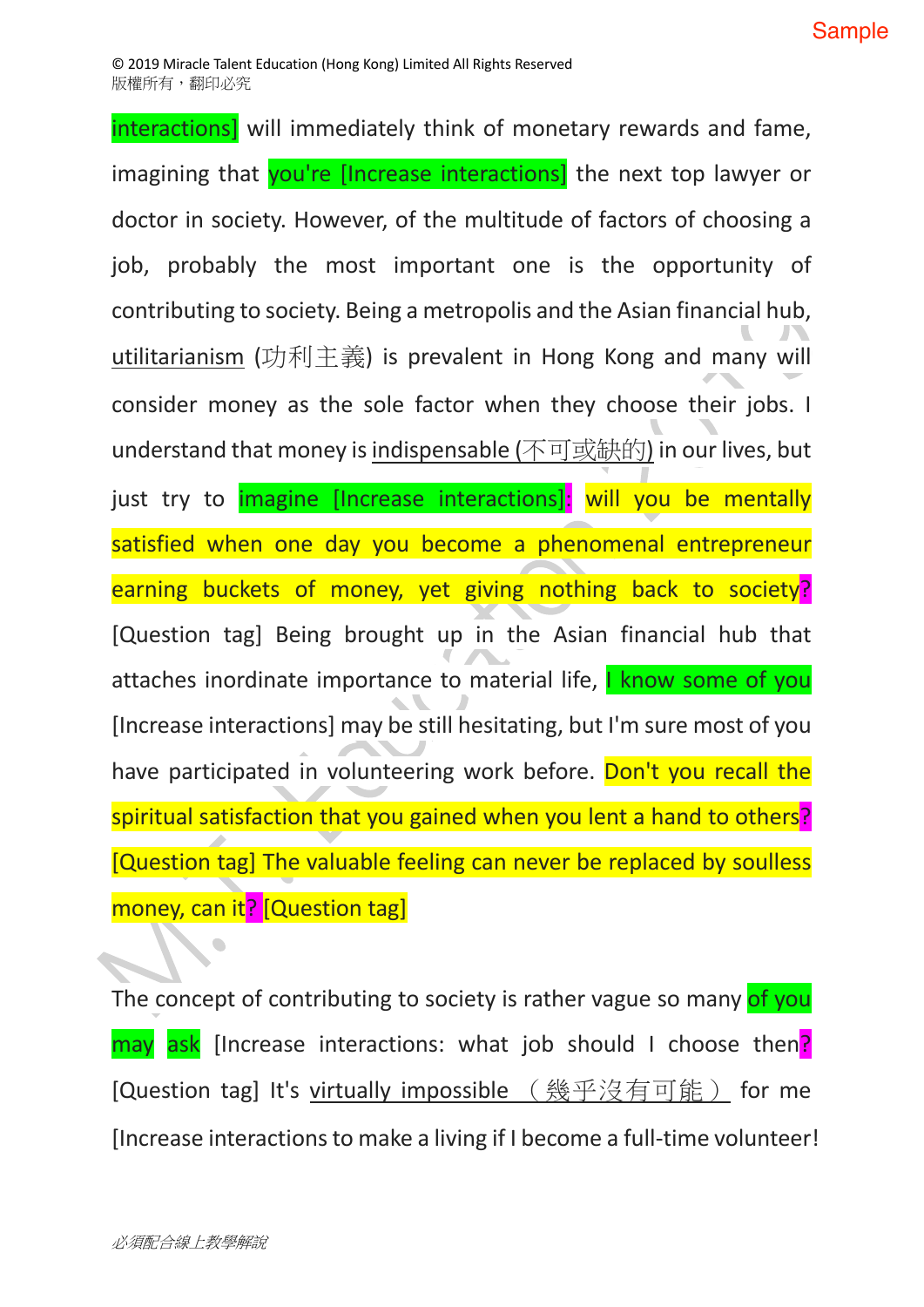I'm going to tell you [Increase interactions that being a teacher is in fact one of the best ways to strike a balance between making a living and contributing to society. As an educator, you're [Increase interactions] actually cultivating the future leaders in society. Being a teacher enables you [Increase interactions] to instill correct moral



after then did I regain confidence and motivation to learn and I realized the fact that all adversity can be triumphed over ( 跨過難關 ) as long as you're determined enough. Without the dedication and patience of Ms Tse, I won't be able to stand here today and share with you all. Don't you want to become a person who can positively influence our next generation?

While mentioning why being a teacher can be so meaningful, many of you [Increase interactions] may still look down on this job. Some of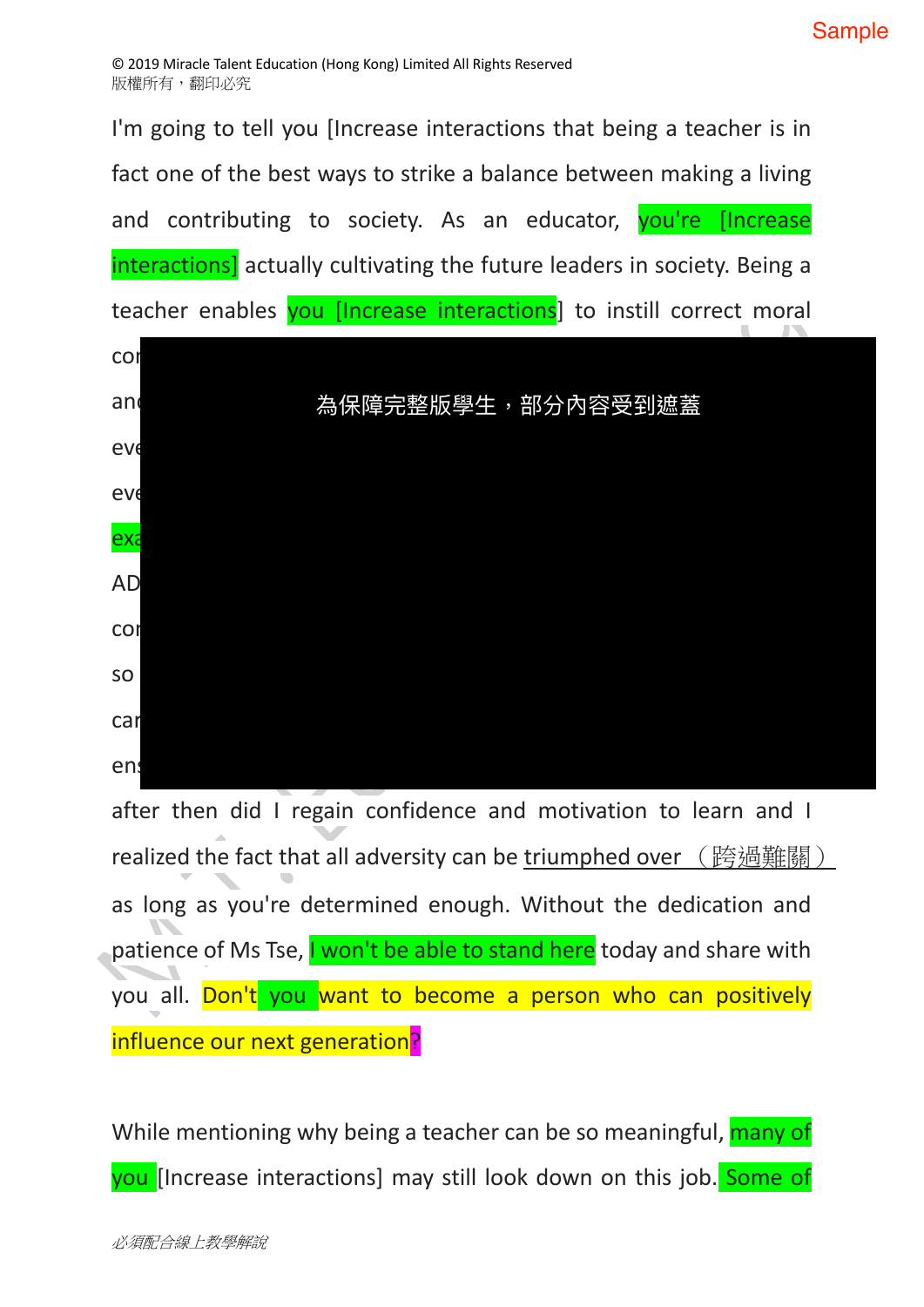# **9. Feature Article (Or many Part A Essays)**

### **9.1 Feature Article Template/ Skills**

**[**口訣:<u>MRSDIP → Mrs. Dip → 蝴蝶夫人</u>]

| <b>Make up details</b>   |                                              |
|--------------------------|----------------------------------------------|
| <b>Reveal Secrets</b>    | To our surprise, XXX.                        |
|                          | Many people might think that XXX.            |
|                          | However, this is not what I think. In fact,  |
|                          | XXX.                                         |
|                          | When asked about XXX, most of XXX will       |
|                          | be unanimous in their answer $-$ XXX.        |
|                          | While without doubt that XXX is true, my     |
|                          | experience is a little bit different.        |
|                          | In fact/In actual fact, XXX.                 |
|                          | XXX. Yes, that is right, but I can tell you: |
|                          | XXX.                                         |
| <b>Story</b><br>as<br>an |                                              |
| introduction             |                                              |
| <b>Dialogues</b>         |                                              |
| <b>Interactions</b><br>■ | Pronouns: I/You                              |
|                          | Rhetorical questions/ question tags          |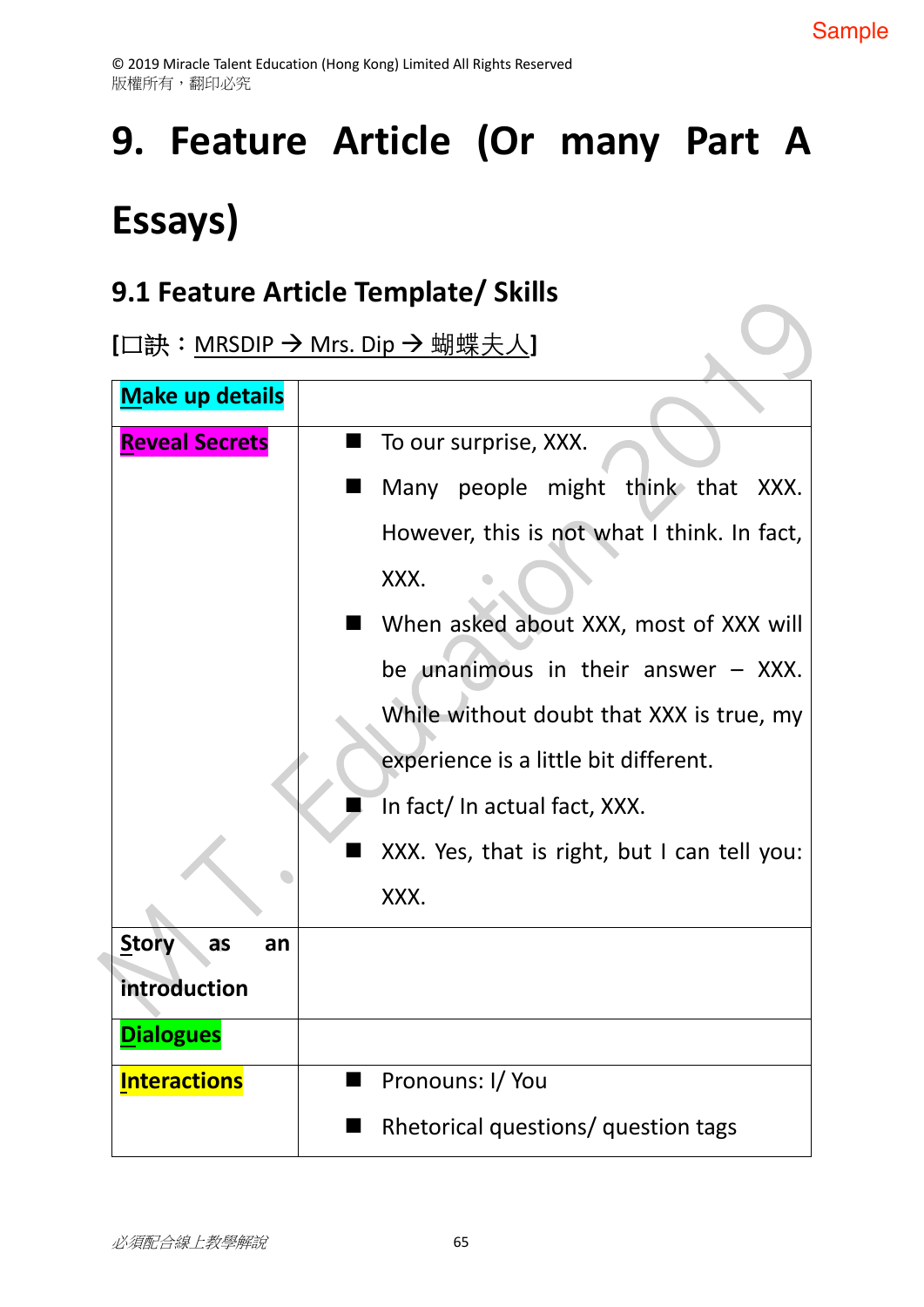|                     | Strike a chord with readers: like every one |  |
|---------------------|---------------------------------------------|--|
|                     | of you, XXX.                                |  |
| <b>Playful Tone</b> | $\blacksquare$ Try to be humourous          |  |
|                     | DON'T use moreover, furthermore (too        |  |
|                     | formal!)                                    |  |

 $\begin{array}{c} \bullet \\ \bullet \end{array}$ 

 $\bullet$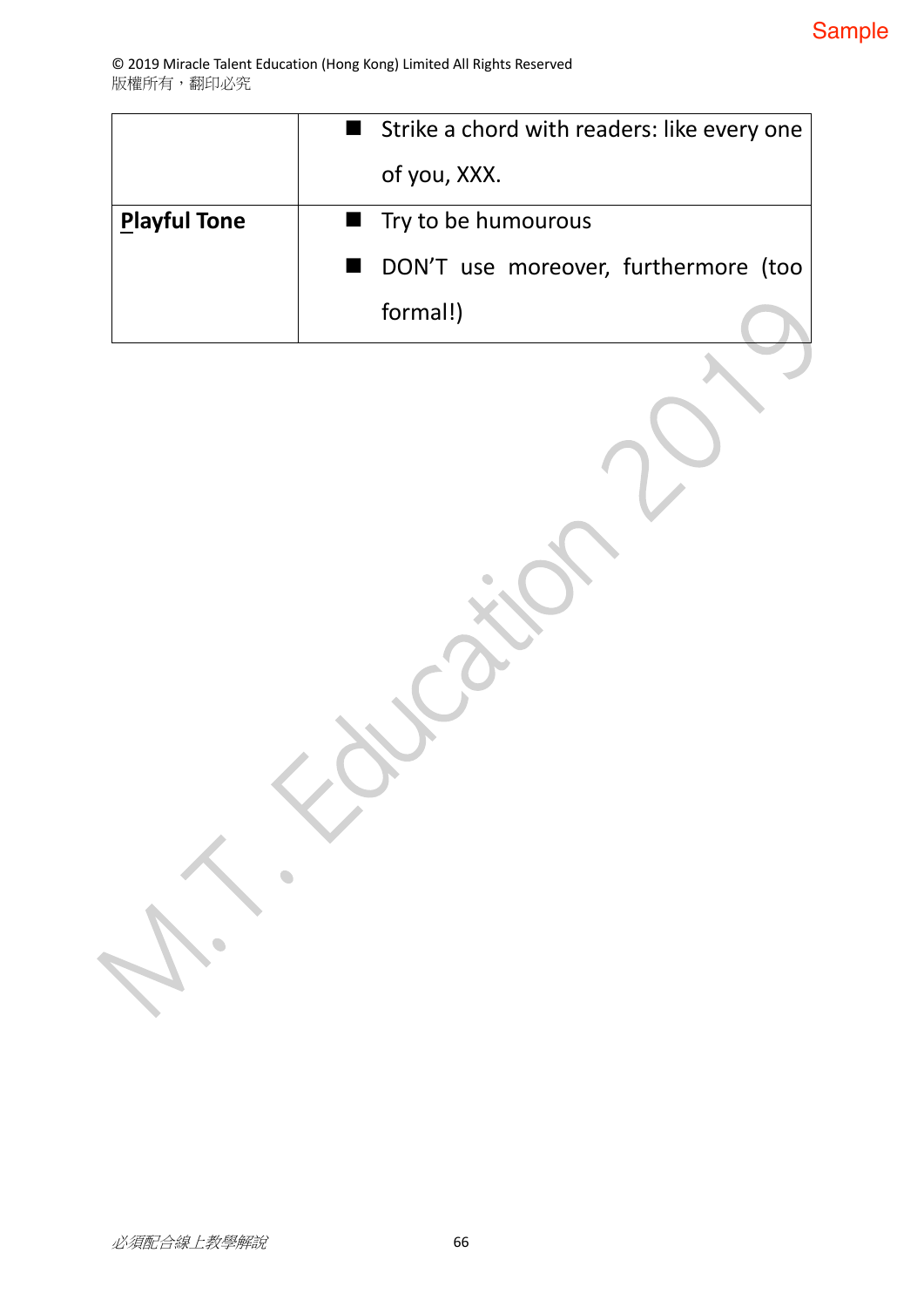### **9.2 Feature Article Sample Essay (1)**

### *Learning English through Short Stories*

*As an editor of your school newspaper, you got a chance to interview a famous writer in town and he/she shared with you his/her writing experience. You have found the writer's personal experience truly inspiring. Write a feature article for the school newspaper. Describe his/her journey of becoming famous and include some of the writer's tips about writing short stories.*

### **Rebecca Robertson's Road To Success**

[Make up the details] 'Amazing Journey', 'Mystery of the Locked Box', 'Sparkling Stars' - [Interactions] You may have heard of these famous books written by Rebecca Robertson, who is hailed as the one of the most successful female short story writers worldwide. Some of her books, such as [Make up the details] 'Missing Chances' and 'The Particular Joy of the Apple Tree', were adapted to make movies. [Interactions] How did she create all these amazing stories? Read [Aim] this feature article to know more about her unique path of writing!

A lot of [Interactions] you may wonder how Rebecca Robertson was when she was a child. [Reveal Secrets] What is her secret of being a famous writer? In fact, she was brought up by her grandparents in a